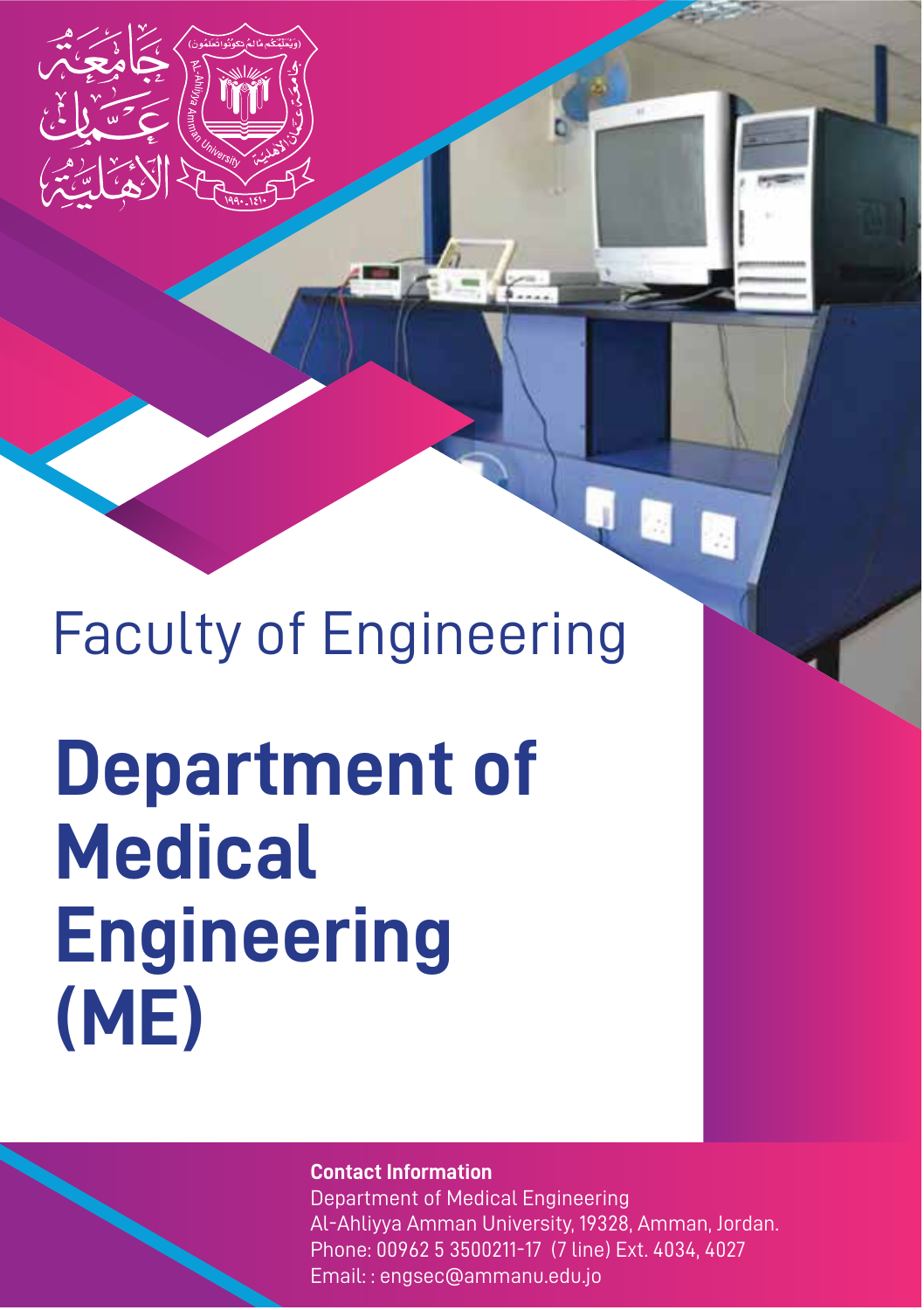### **Overview**

Medical Engineering Department was founded in 2000 to supply local and regional markets with qualified graduates enable to address global advances and modern developments in Medical Engineering fields. The Department of Medical Engineering at the university is keen to build a generation of engineers who are capable of working with advanced electronics and biomechanics, through the integration of engineering sciences with medical sciences.

The department includes qualified faculty members with various experiences, degrees and ranks, as the department includes one professor, two associate professors, three assistant professors and one lecturer. Graduates who choose Medical Engineering branch, distinguished by its miscellaneous terms, are qualified to harness engineering sciences to find medical solutions that will boost and improve health care provided to the community. The number of admitted students increased gradually to reach about 250 in 2020/2021 academic year. More than 600 students are graduated since the department foundation. According to the department records, the graduates occupy decent positions inside and outside Jordan. Also some of them joined post graduate studies.

#### **Mission**

To achieve excellence in its educational program and to afford a supportive milieu of creativity and innovation that would enable the graduates keep up with the technological developments; to provide the required technical services for health sector and encourage scientific research.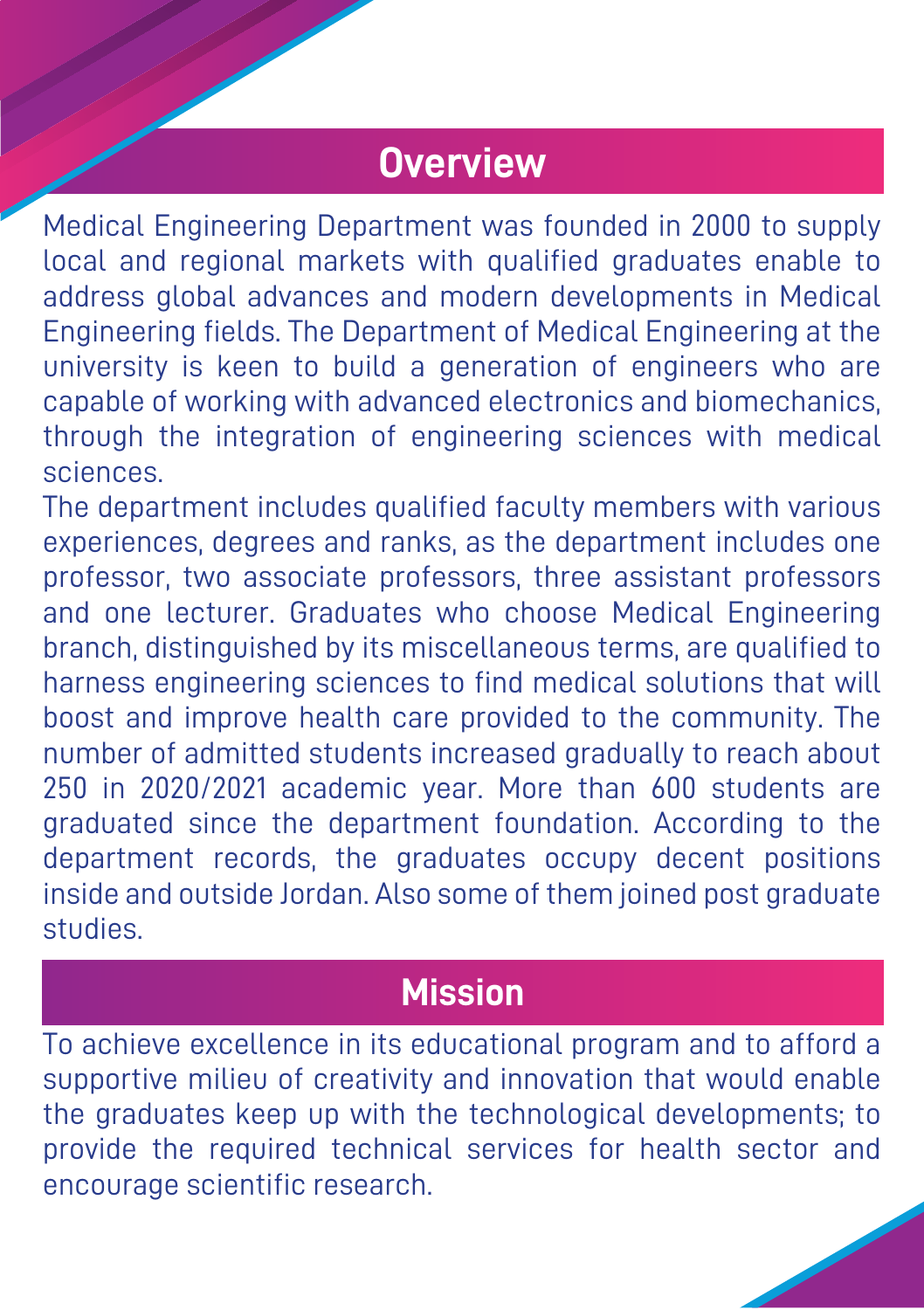#### **Program Educational Objectives (PEOs)**

- PEO1: Apply modern mathematics, science, engineering, and technology to solve a wide variety of engineering problems related to health and wellbeing.
- **PEO2:** Demonstrate leadership skills, work collaboratively, communicate effectively, and think creatively in the design and analysis of biomedical systems.
- **PEO3:**  Integrate actively ethical and social codes, relevant regulations, and safety issues into medical engineering professional careers locally and regionally.
- PEO4: Participate in identifying contemporary challenges and/or propose a plan of action to tackle them.

#### **Student Outcomes (SOs)**

- **1.**  An ability to identify, formulate, and solve complex engineering problems by applying principles of engineering, science, and mathematics.
- **2.** An ability to apply engineering design to produce solutions that meet specified needs with consideration of public health, safety, and welfare, as well as global, cultural, social, environmental, and economic factors.
- **3.** An ability to communicate effectively with a range of audiences.
- **4.** An ability to recognize ethical and professional responsibilities in engineering situations and make informed judgments, which must consider the impact of engineering solutions in global, economic, environmental, and societal contexts.